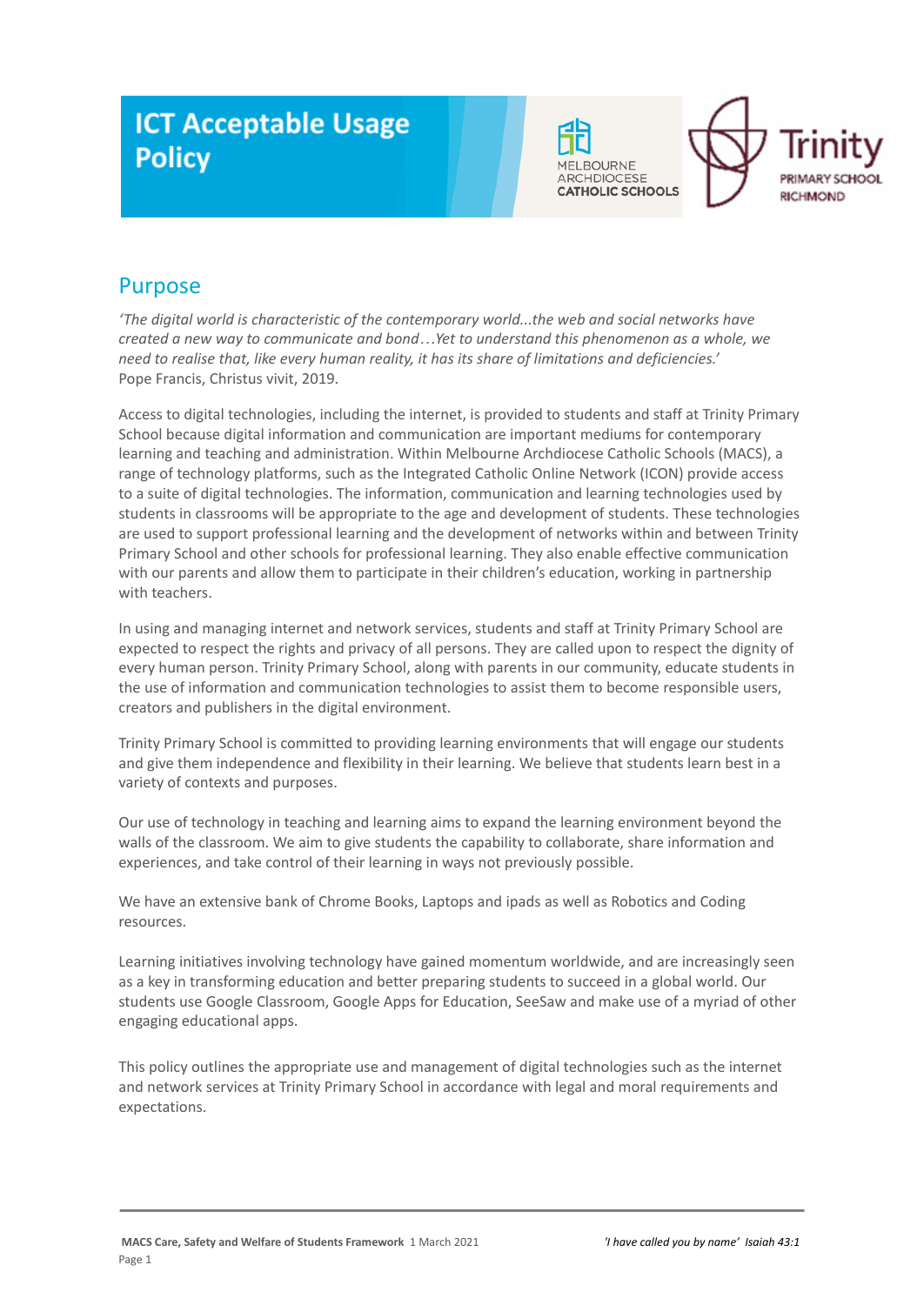# Scope

This policy applies to members of the Trinity Primary School community in their use of digital technologies. It applies to all computers, devices, internet and network services, information and communication technologies, applications, and systems provided, operated and managed by the school. This policy does not apply to the curriculum content or the expected standards of usage by students or staff in the school. The curriculum and teaching practices and pedagogy are outlined in documents related to our learning and teaching programs.

# **Definitions**

**Computer** is either a desktop or portable laptop device that performs processes, calculations and operations based on instructions provided by a software or hardware program.

**Device** refers to a unit of physical hardware or equipment that provides one or more computing functions within a computer system. It can provide input to the computer, accept output or both. Typical hardware includes a computer mouse, speakers, printer and microphone.

**Email** means the system that enables users to send data over the internet using computers and mobile devices.

**ICON** means the Integrated Catholic Online Network which is used to deliver shared services for educational and administrative purposes across Catholic schools.

**Internet** means the system of interconnected networks that connects computers for data transmission and storage.

**Intranet** refers to a local system of computers enabling students and staff to communication and share information within their school community.

**Mobile devices** refers to (but is not limited to) mobile phones, PDAs and portable storage devices.

**Network services** means the facilities and resources located on and delivered via a computer-based network, including communication systems, internet and intranet services, mobile devices, electronic mail, web services, printer services, database services, back-up services, file services and network management services.

**Parents** includes parents, guardians and carers.

**Social networking** means web-based services that allow individuals to create their own online profiles and communicate with each other by voice, chat, instant message, image sharing, video conference and blogs in a virtual community.

**Staff** means salaried, voluntary and contracted persons.

**Students** means those students enrolled at Trinity Primary School.

**Website** is an internet based page or series of pages grouped together and managed by a person or group.

# **Principles**

The use of digital technologies within our school by staff and students at Trinity Primary School is underpinned by the following principles and understanding:

● that digital technologies provide valuable opportunities for staff and students to collaborate, connect and create with peers, colleagues, experts and the wider community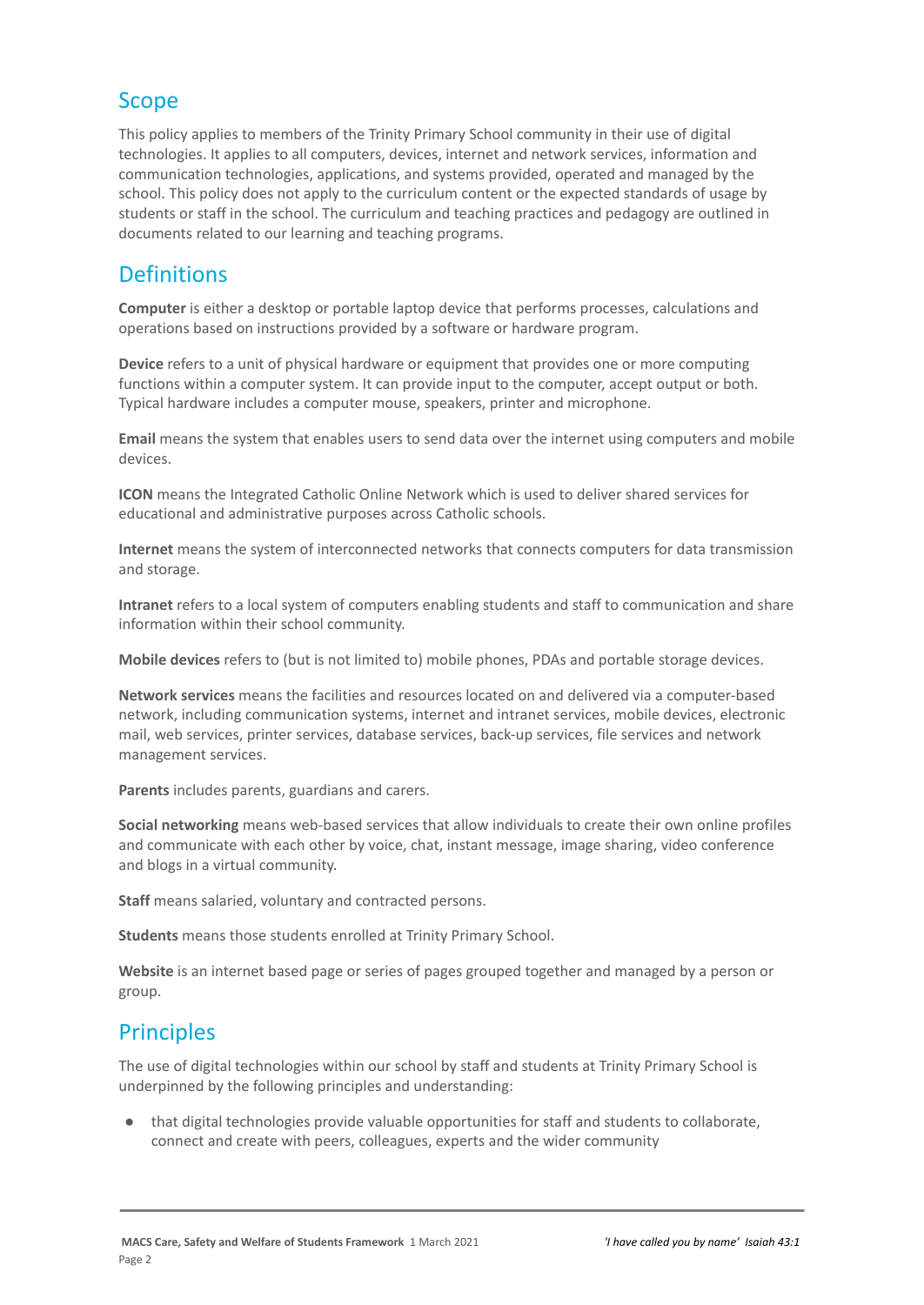- that online behaviour will at all times demonstrate respect for the dignity of each person in the community
- users will behave in a manner that is ethical when using the internet and network services (even for personal communication)
- the Catholic beliefs and ethos of the school, and professional expectations and standards required by teachers are demonstrated in the way the technologies are used
- inappropriate online behaviour, including cyberbullying, will not be tolerated.

# **Policy**

### **Internet and Network Access**

Access to internet and network services are provided by MACS to staff and students of Trinity Primary School for educational and administrative purposes. From time to time, other MACS policies and requirements in particular schools may result in restrictions.

Access rights assigned to students and staff at Trinity Primary School will be determined by the principal and may vary as educational and administrative purposes change.

Students and staff at Trinity Primary School may not use the internet and network services provided for commercial purposes, either offering or acquiring goods or services for personal use. The services cannot be used for political lobbying or proliferation of unnecessary communications.

## **Expectations of users**

All students and staff at Trinity Primary School are required to use the internet and network services in accordance with this policy. Any use of devices or services that may be questionable, offensive, and controversial or against the Catholic ethos is unacceptable. This includes personal communication with students on matters not related to curriculum or education. These standards apply whenever Trinity Primary School equipment or communication lines are used, including use from home or other non-school location and when a private account is used.

### **Non-compliance with this policy**

Disciplinary action may be undertaken by Trinity Primary School against any student or staff member is who found to be inappropriately using the provided internet, network services, device or mobile device. The principal will determine the disciplinary measures to be undertaken in accordance with other policies and guidelines. These measures may be outlined in staff handbooks or the Acceptable User Agreement for students used by Trinity Primary School.

### **Duty of Care**

The School has established some rules for correct use of the computer network. These rules are called the Student Code of Conduct. The Code of Conduct is detailed elsewhere in this document. Each student is expected to understand these rules and agree to abide by them in order to gain access to the network.

Each student from Years Prep to 2 will be issued with an individual user account for the School's computer network when the following procedures have been completed.

A teacher must discuss the Code of Conduct with the student

1. The student must demonstrate that he or she understands the Code of Conduct and agrees to abide by the guidelines

- 2. The student's parent signs the appropriate permission form
- 3. The student signs the Code of Conduct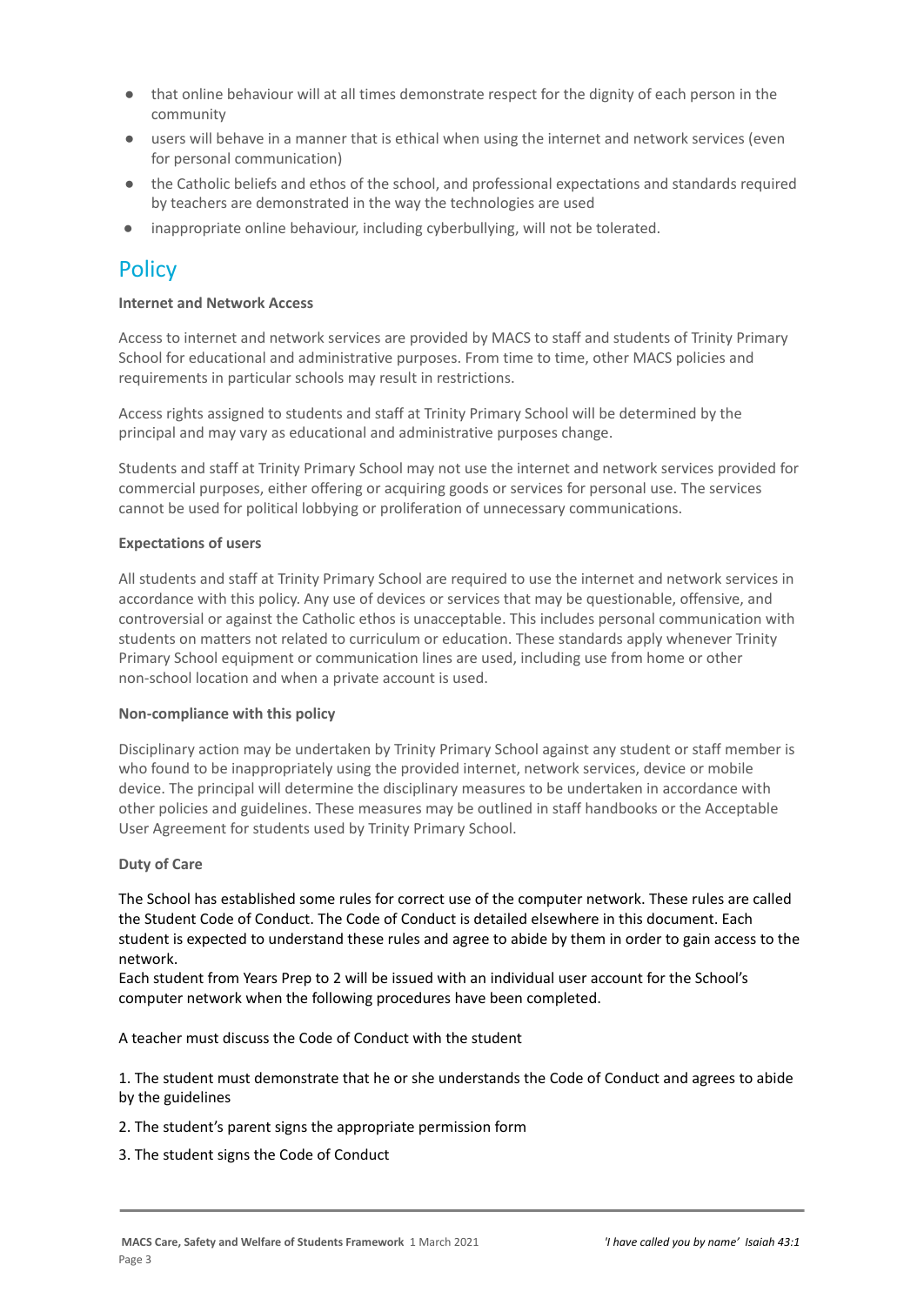# **Monitoring**

#### **Students**

Online activities may be monitored or reviewed to assess network efficiency, examine system security and to investigate alleged breaches of this policy.

#### **Staff**

An authorised person (e.g. a principal, a regional manager or other MACS staff member can monitor the use of MACS ICT resources. Server logs may also be used in an investigation of an alleged breach of this policy.

#### **Security**

To minimise risk to MACS information and communication networks from viruses and intrusions, current virus screening software is to be activated, and where appropriate, passwords are to be used by staff and students of Trinity Primary School. Firewalls are to be maintained. The management of system protocols and configurations are the responsibility of the staff authorised by the school or MACS. Non-authorised staff and students are not permitted to have access to these levels of system management.

#### **Email**

Email service is provided for educational and administrative purposes. Staff and students at Trinity Primary School must identify themselves appropriately by using a signature block at the bottom of the email message that includes their name, school phone number and postal address. Trinity Primary School advises students and staff that they may be held accountable for the email they create and distribute using the network.

#### **Websites**

Trinity Primary School may create, of have created, a website with the approval of the principal. These websites must be established and maintained in accordance with MACS policies and guidelines and relevant legislation.

#### **Social networking**

Provision of social networking for students must be related to an educational purpose. This is at the discretion of the principal.

#### **Acceptable Use Agreements – See Below**

# **Use of the computer network**

# **Code of Conduct (Prep - Year 2)**

I understand that:

- I may only use the computer network and electronic devices for educational purposes;
- I may only use the computer network and electronic devices when I have a teacher's permission;
- I may only use the computer network and electronic devices when a teacher, teacher's aide or parent helper is present;
- I will handle all computer equipment and electronic devices carefully;
- I will not install any software, including games, on computers belonging to the School;
- I will tell the teacher whenever I find anything strange or inappropriate on the computer;
- I will not copy any software I do not own, as I know this is illegal;
- I will only log on using my personal username and password and will not share or ask others for their passwords;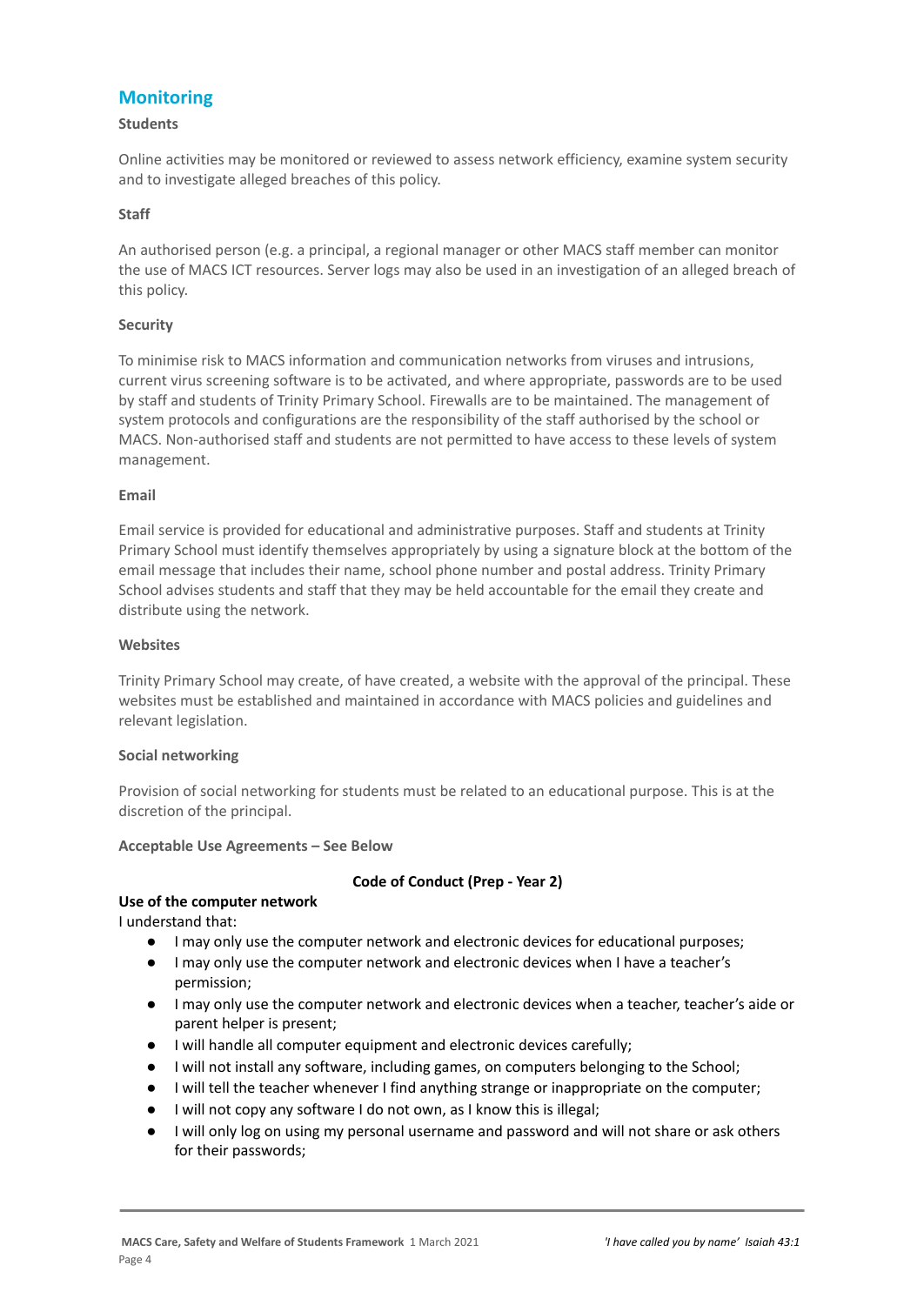- I will not attempt to 'hack', introduce viruses or, in any other way, cause damage to occur to the School's network;
- I will only print when I have my teacher's permission;
- I will only use my USB at school and will not take my USB home.

#### **Use of the Internet**

I understand that:

- I will only visit internet sites appropriate to my studies;
- I will not download, save or print anything of an inappropriate nature from the internet;
- Words, pictures, movies, animation and sounds that I find on internet sites belong to the owners of those sites. I can only use them in my own work if:
- a. the website gives permission for me to use them;

b. the author's name, the website name and the web address are quoted in my finished work.

- I will not click on any advertising on the internet;
- I will not play online games;
- I will not take part in online chat or messenger

## **PLEASE SIGN AND RETURN TO YOUR CHILD'S TEACHER**

## **Trinity Catholic School Information & Communication Technology and Electronic Device Use Policy and Protocols Parent/Guardian Agreement for Years Prep to 2 Student Use February 2016**

#### **Parent / Guardian Agreement**

I have read the School's Acceptable Use Policy for Years Prep to 2 users of the School's computer network and have discussed the implications with my child.

I give permission for my child:

- To have a network user account opened in his or her name
- To be issued with a username and password
- To have access to the internet for educational purposes

I also give permission for my child's class teacher to sign the user agreement on my child's behalf. I understand that the user account will expire at the end of the current academic year. I understand that should my child engage in improper use of the School network, access to some or all of these features may be restricted and disciplinary measures may also result.

**Date:** ...................................